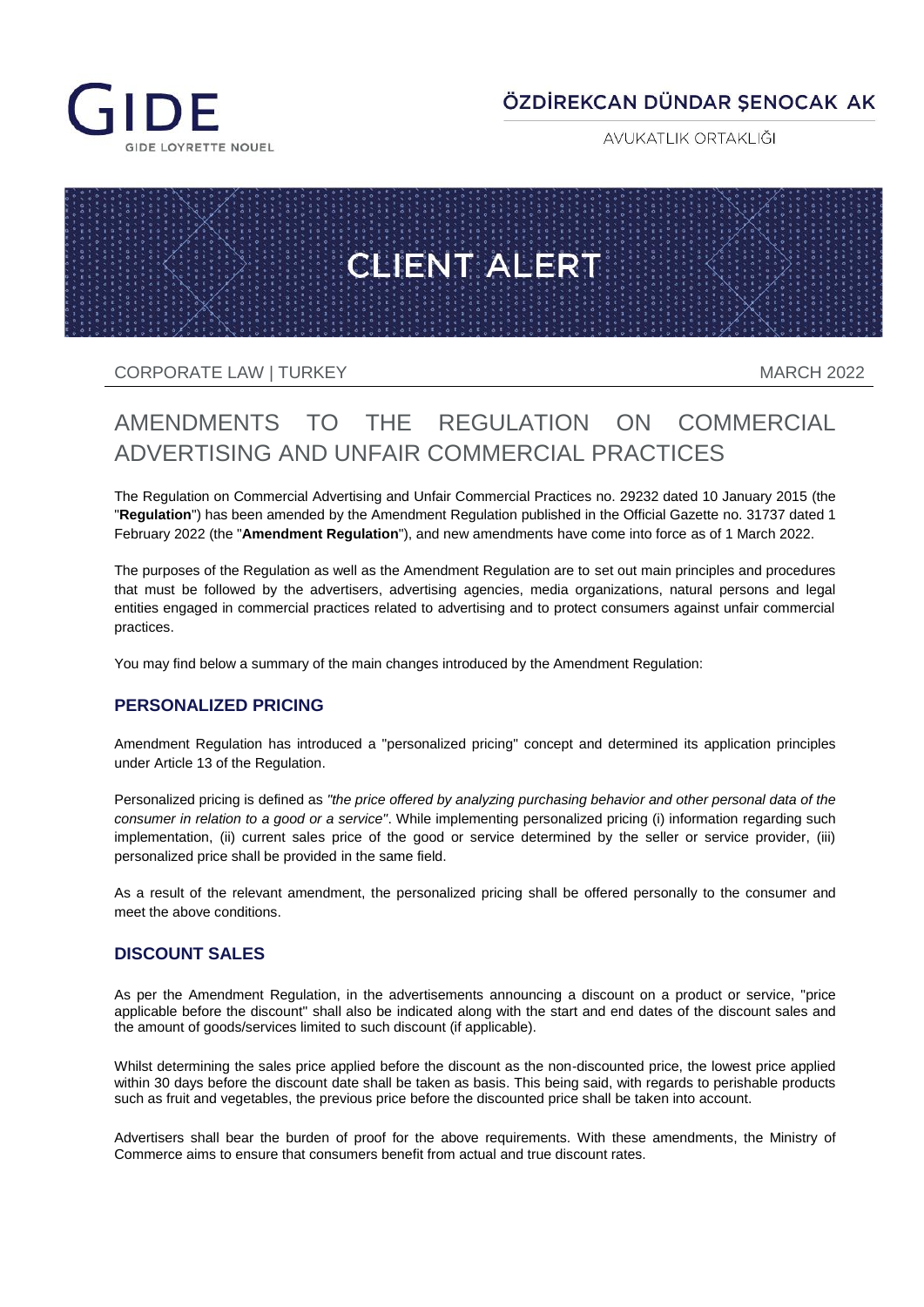### CORPORATE LAW I TURKEY NARCH 2022

### **FINANCIAL SERVICES RELATED ADVERTISEMENTS**

In advertisements related to financial services, the following paragraph has been included as a new provision under Article 25 of the Regulation:

*"(4) In advertisement indicating that a good or a service is offered for sale with linked loan, the credit period, interest rate, monthly and annual percentage value of the total cost and repayment conditions shall be provided in the area where the advertisement is published or on a pop-up screen to be easily seen where consumers can be directed through a link or a warning sign and where consumers can obtain detailed information."*

#### **RANKING PRACTICES**

With Article 28/A introduced by the Amendment Regulation, a new provision has been included regarding ranking practices. Accordingly;

*"(1) In the event that a ranking is made by comparing price, qualification and similar aspects of a good or a service offered for sale on the internet, "the information with regards to ranking criteria" shall be provided in the same field or on a pop-up screen to be easily seen where consumers can be directed through a link or a warning sign and where consumers can obtain detailed information.* 

*(2) In the ranking results shown by relying on an advertisement or sponsorship or similar agreements, it is mandatory to state the term "advertisement"."* 

#### **CONSUMER EVALUATIONS**

As a new provision, Article 28/B states "where a seller or provider or intermediary service provider provide the opportunity for the consumers to evaluate a good or service, a seller or provider, such evaluation opportunity shall only be granted to the purchaser(s) of the relevant goods or services".

Furthermore, principles and rules regarding the publication of these evaluations shall be provided in the area where the evaluations are published or on a pop-up screen where consumers are directed by a link or a warning sign.

The consumer evaluations shall be published according to objective criteria such as date, evaluation grade etc. for at least 1 year after the necessary examinations are made, without making any positive or negative distinction. In the event that the evaluation is not published due to non-compliance with the evaluation principles and rules, the evaluation shall be disregarded and the consumer shall be notified immediately in this respect.

The consumer evaluations consisting of health declarations or statements in violation of the relevant legislation shall not be published.

The new provision does not allow the sellers and service providers to conclude any kind of agreement with third parties for the purpose of increasing the sale of a good or service by making inaccurate evaluations or by usage of confirmative indications for a related good or service.

#### **PUBLICATION OF CONSUMER COMPLAINTS**

If a complaints platform's main field of activity is to provide a publishing opportunity on the Internet for complaints of consumers partaking in evaluations regarding a good or service, or a seller or provider of that good or service, a new